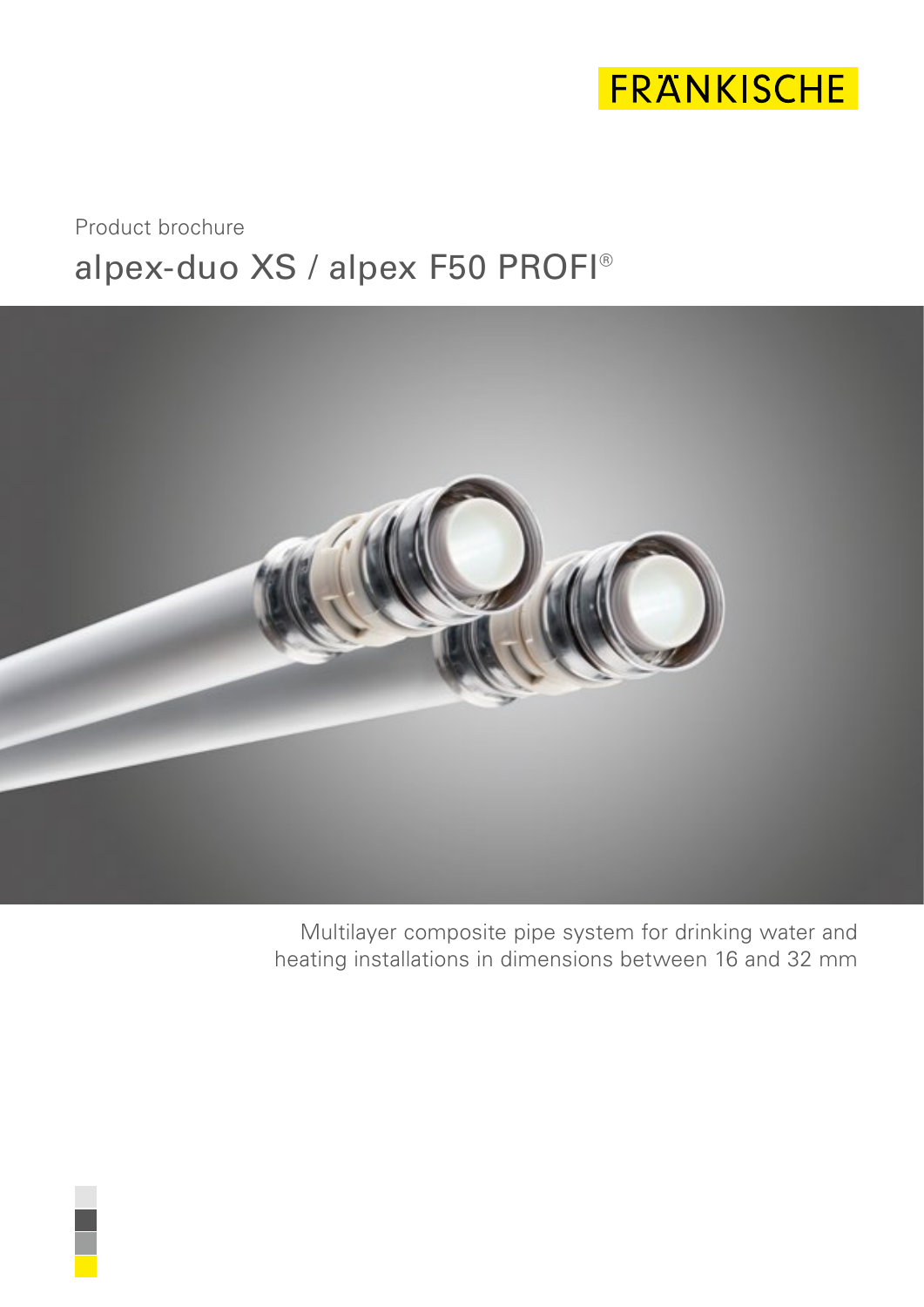

# **alpex-duo XS / alpex F50 PROFI® – flow-optimised complete system**

## **alpex-duo XS pipe**

#### **High-quality multilayer composite pipes**

The various alpex-duo XS composite pipe designs are of utmost quality, flexible and practice-oriented, with internally cross-linked materials and a butt-welded aluminium core (PE-X/AL/PE-HD). A combination that ensures ideal processing and superior operational reliability. Whether as flexible coiled pipes, stable straight lengths, pre-insulated multilayer composite pipes, or pipes with protective sheathing - the installation is easy and time-saving!

- Corrosion-resistant
- Good compatibility with other materials
- $\blacksquare$  High chemical resistance
- $\Box$  100 percent impermeable to oxygen
- $\blacksquare$  Favourable rheological properties
- $\blacksquare$  Low thermal linear expansion, comparable with copper



## **alpex F50 PROFI® Fitting**

#### **High-quality fittings**

alpex F50 PROFI fittings provide the specialists with a suitable solution for every installation situation. The ingenious fitting design and comprehensive selection in dimensions between 16 and 32 mm ensure the highest flexibility of processing options.

- Flow-optimised: 30 percent larger cross section surface
- $\blacksquare$  Crimping jaw flexibility: 1 fitting 5 possible crimping contours
- **n** Leak function
- Superior materials
- Fittings manufactured from high-performance PPSU plastic or dezincification-resistant lead-free brass CW724R
- **n** Large inspection hole for verifying correct positioning

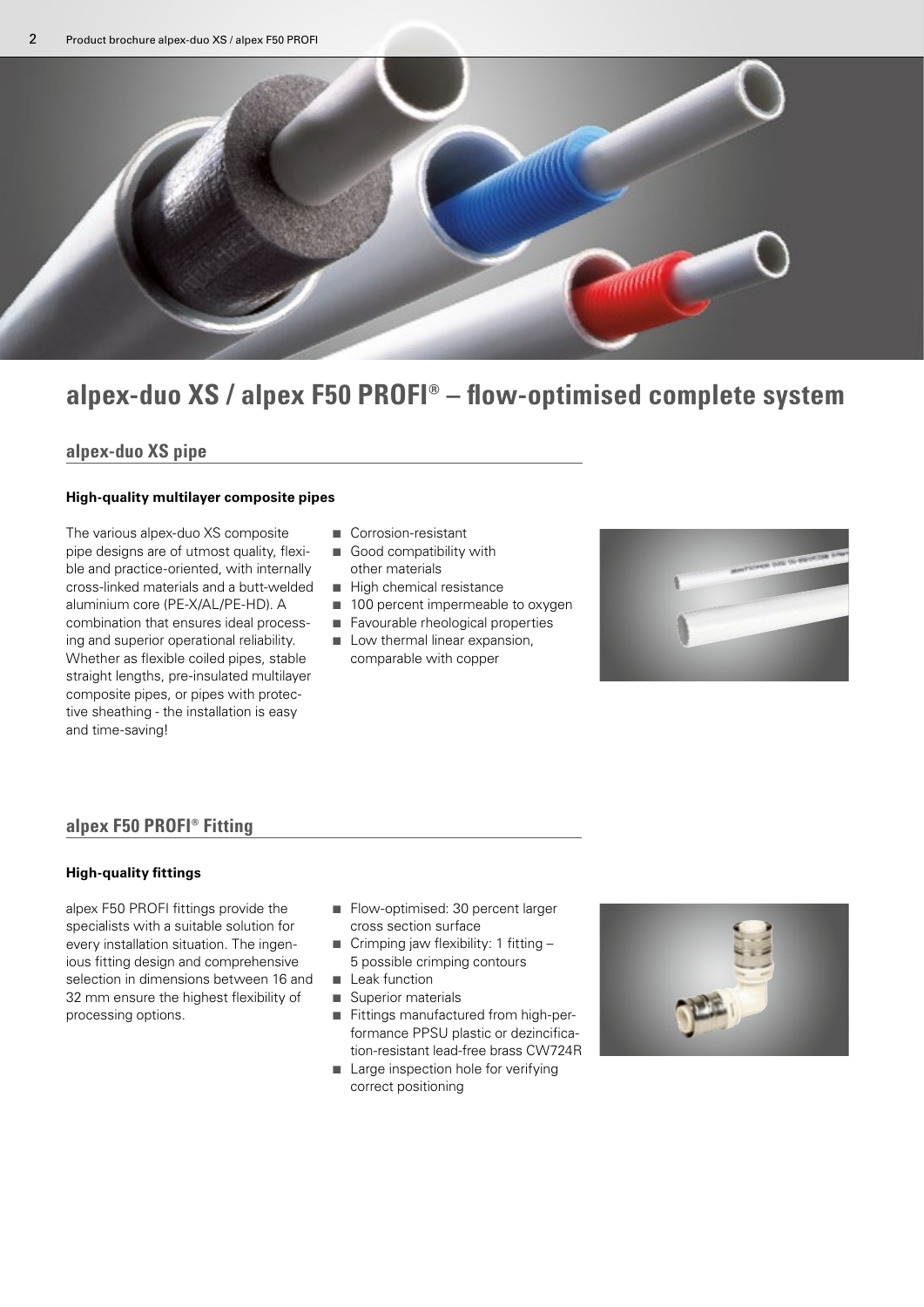

# **Technical data**

| <b>System</b>                 |                                          |                 |                 |                 |
|-------------------------------|------------------------------------------|-----------------|-----------------|-----------------|
| DN                            | 12                                       | 15              | 20              | 25              |
| Dimension [mm]                | $16 \times 2.0$                          | $20 \times 2.0$ | $26 \times 3.0$ | $32 \times 3.0$ |
| Operating temperature [°C]    | max. 95 (permanent)                      |                 |                 |                 |
| Operating pressure [bar]      | max. 10                                  |                 |                 |                 |
| Material class DIN EN 13501-1 | F                                        |                 |                 |                 |
| Applications                  | Drinking water and heating installations |                 |                 |                 |



#### **Multilayer composite pipe – alpex-duo XS**

| Material                            | PE-X/AL/PE-HD |  |
|-------------------------------------|---------------|--|
| Thermal conductivity [W/(m·K)]      | 0.45          |  |
| Expansion $\text{[mm/(m \cdot K)]}$ | 0.026         |  |



## **alpex F50 PROFI Fitting**

| Material                   | Polyphenylsulfon (PPSU) /<br>dezincification-resistant<br>lead-free brass CW724R |
|----------------------------|----------------------------------------------------------------------------------|
| Crimp sleeve               | Stainless steel                                                                  |
| Crimping contour           | $F - U - TH - H - VP$                                                            |
| Leak function acc. to W534 | Yes                                                                              |

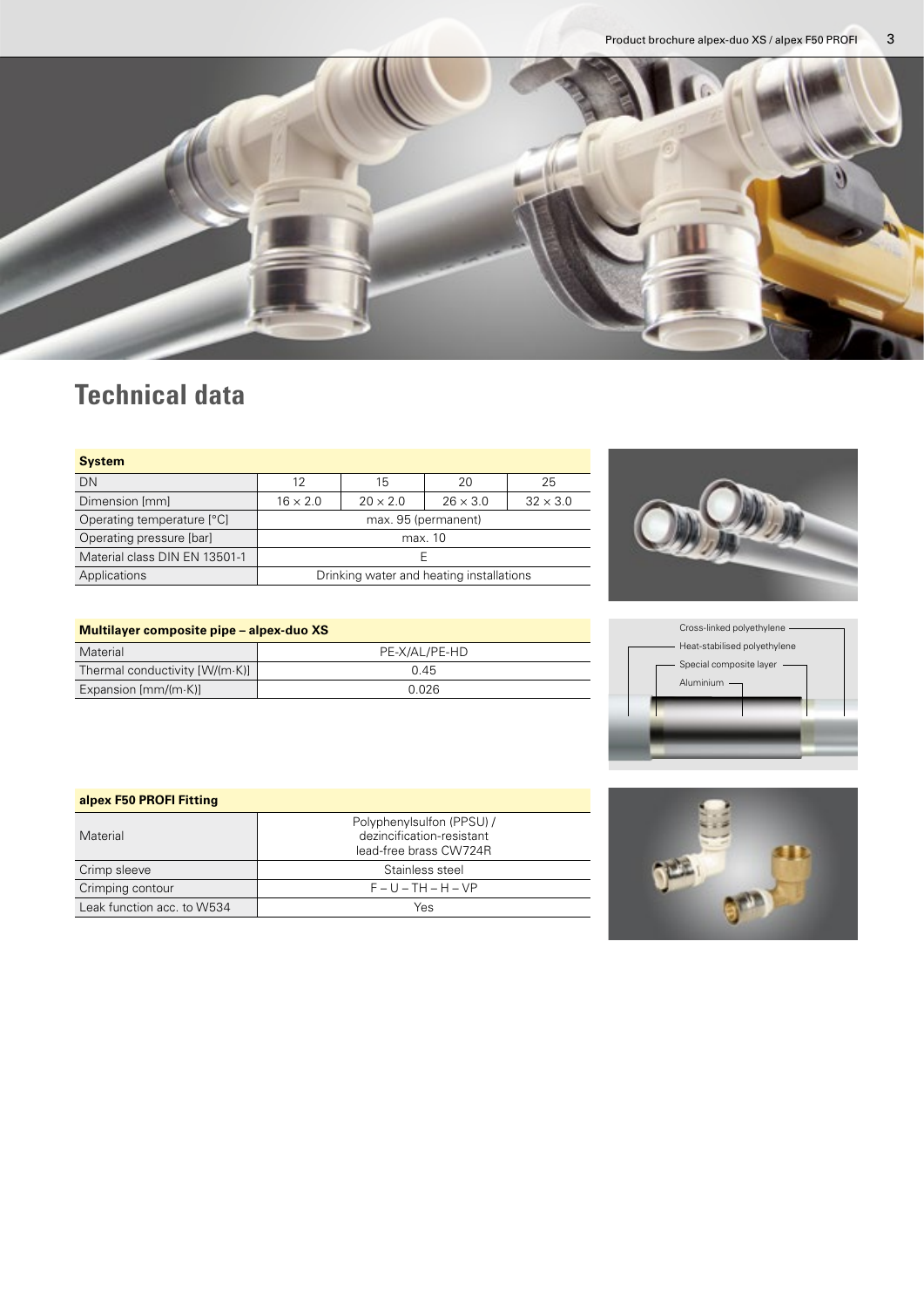

# **Drinking water hygiene**

alpex F50 PROFI is reliable in every way! These fittings with up to 30 percent larger cross section surface boast the largest inside diameter among all comparable radial crimp fittings for multilayer composite pipes in the German market.

Drinking water is of great value to our life and health. This is why it requires particularly thorough protection against microbiological contamination. Optimal dimensioning of pipe systems during planning, high-quality materials and responsible system operators are the best prerequisites for hygienically impeccable drinking water installations.

# **Enjoy greater flow rate Comparison of material qualities**



## **Controlled safety**











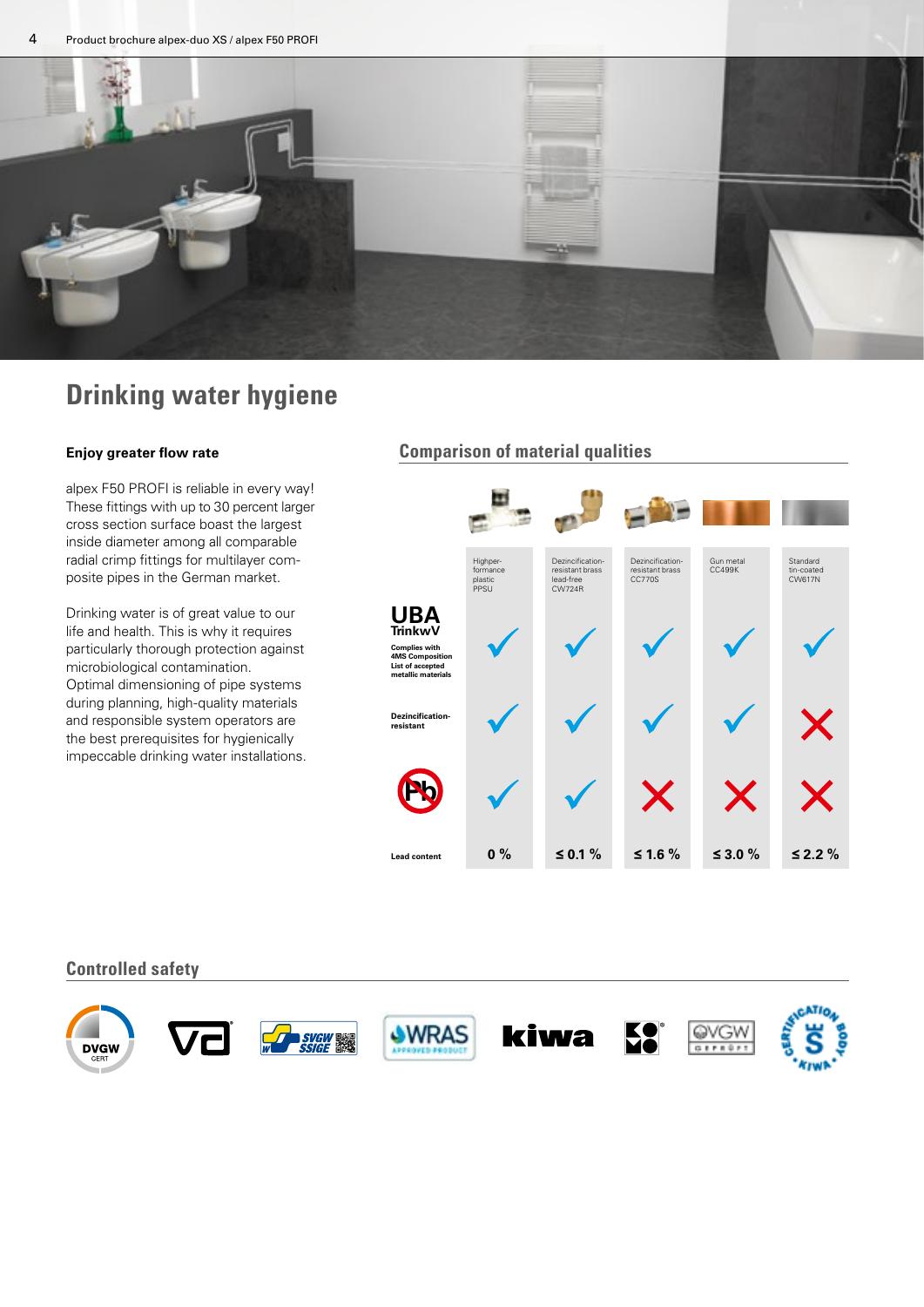

# **Benefits at a glance**

The alpex-duo XS / F50 PROFI system is extremely durable and convincing due to its high load capacity and hygienic safety. All flow-optimised pipes and fittings

can be installed in a space-saving manner, are easy to insulate and resistant to hot water of up to 95 °C. Utmost user-friendliness and efficient operation coupled with quality and highest possible safety – these are the goals we pursue and guarantee with our ongoing practice-oriented further developments.



30% LARGER CROSS SECTION



CRIMPING JAW FLEXIBILITY



HYGIENICALLY SOUND



COMPLIANCE WITH GERMAN ENVIRONMENT AGENCY / DRINKING WATER ORDINANCE



HIGH CONTINUOUS OPERATING TEMPERATURE





SUPERIOR MATERIAL QUALITY



DURABILITY



100 % IMPERMEABLE TO OXYGEN



INCRUSTATION-



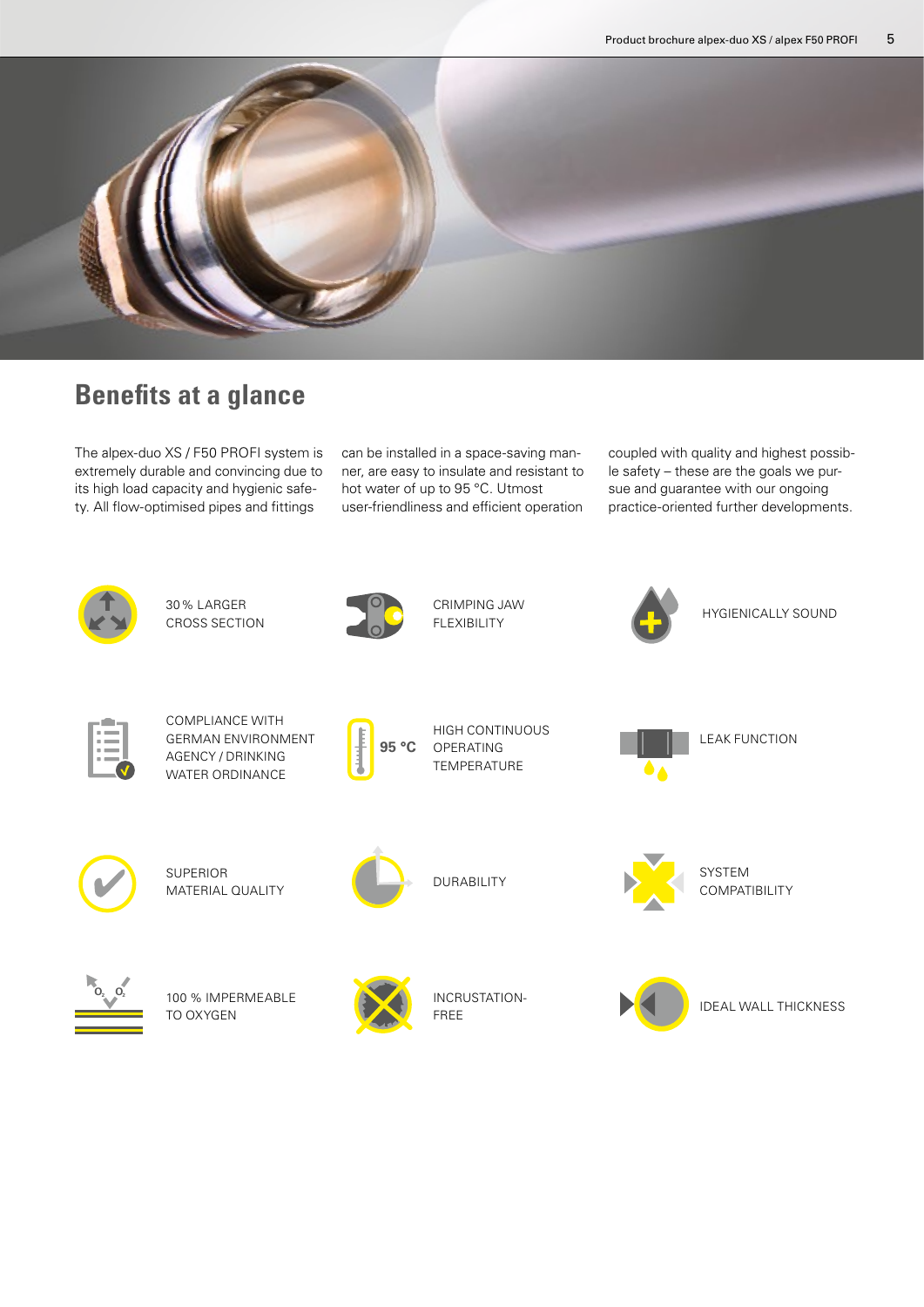

# **alpex F50 PROFI® – crimping jaw flexibility**

# **Your crimping jaw fits**

FRÄNKISCHE offers the innovative advantage of five possible crimping contours with alpex F50 PROFI. All alpex F50PROFI fittings can be crimped using the F contour as well as the U, TH, H and VP contours – using all conventional and certified crimping tools. A clear advantage for the installer, who, in most cases, does not need to purchase new tools.

## **Easy installation**

- 1. Cutting the pipe to length with a pipe cutter to ensure a cut at a right angle.
- 2. Calibrating and deburring the pipe end with an alpex deburring tool 16–32 mm.
- 3. Fixing the fitting by inserting the base body into the end of the pipe. Verification through the inspection hole in the fixation ring.
- 4. Crimping pipe and fitting with a crimping tool.











U crimping contour: various manufacturers





TH crimping contour: various manufacturers



H crimping contou ous manufacturers



oing cor





Thanks to the smart crimping jaw check, the installer can quickly and easily recognise whether the crimping jaw he has at hand is compatible with the alpex F50 PROFI fitting. Open the crimping jaw, insert the check into one half of the jaw – now you can see if the "old tool" can be used for crimping.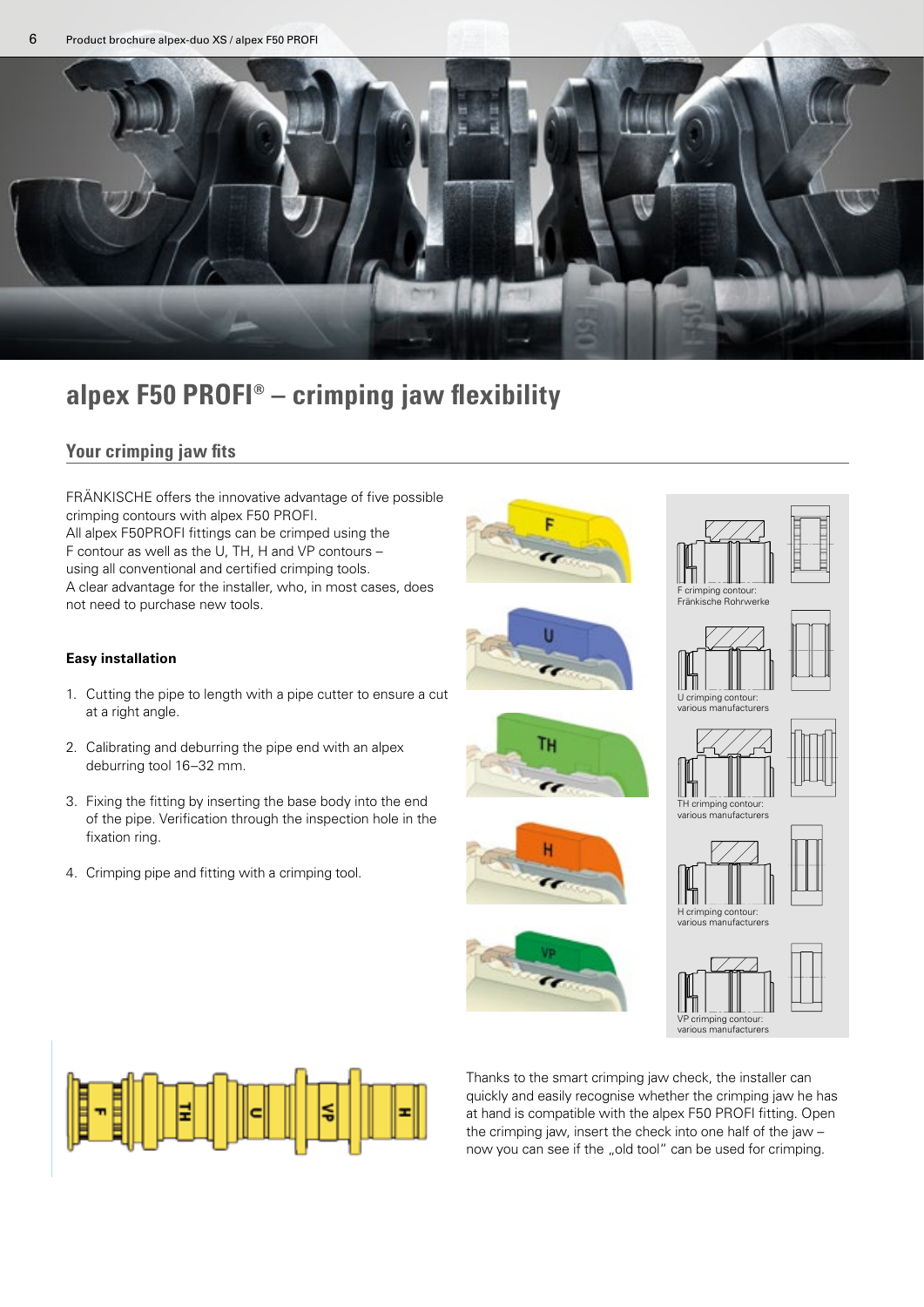

# **System compatibility**

## **alpex-plus**

Innovative PPSU push-fit fitting in dimensions of 16 to 26 mm with stainless steel glove.

- $\blacksquare$  Optical indicator for verifying correct positioning
- $\blacksquare$  Ideal for confined construction site situations
- $\blacksquare$  Easy to insulate due to its slim design
- $\blacksquare$  Time and cost saving due to fewer processing steps
- $\blacksquare$  Universal fittings for drinking water and heating installations
- Fittings made of polyphenylsulfone (PPSU) / dezincification-resistant, lead-free brass CW724R

## **alpex L**

Multilayer composite pipe system in large dimensions of 40 to 75 mm for drinking water and heating installations.

- With leak function
- Large inspection hole for verifying correct positioning
- Ideal addition to alpex F50 PROFI





## **ff-therm**

Flexible PE-Xa/PE-RT pipe solutions with diffusion barrier for heating installations

- Suited for all crimp fittings and alpex-plus push-fit fittings in dimensions of  $16 \times 2$  and  $20 \times 2$  mm
- $\blacksquare$  Highest possible durability and wear resistance
- $\blacksquare$  Application class 4/5